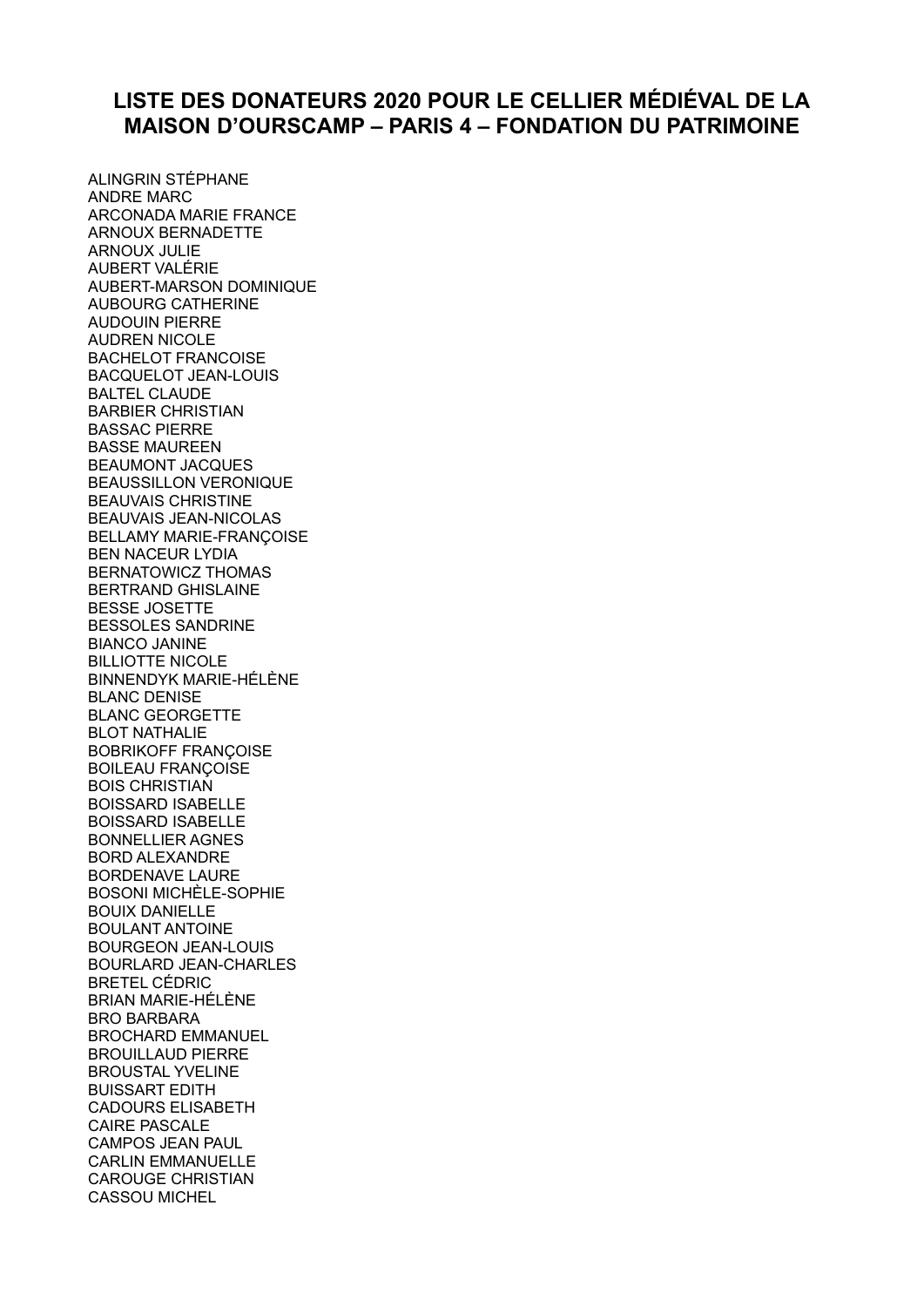CHABANAS HELENE CHALMIN LOUIS CHAUMET GREGORY CHENET EDITH CLERC THIBAULT COHARD ALAIN COHEN ANITA COMBE CAVANNA JOËLLE CORTES-GAC CAROLINE COURTOIS JEAN-PAUL CREVOT CORINNE CROUSLÉ PHILIPPE ET ANNE DAMY GÉRARD DARBOIS YVES DE DROUAS DELPHINE DE GRAFF ALFRED DE LA FLÈCHE ODILE DE LAISNE MARIE-JOSEPHE DE SAINT CYR ELYANE DE SESMAISONS OLIVIER DE VAUMAS MICHEL DEBARBAT SUZANNE DÉJEAN GENEVIÈVE DEJENNE ANNE-LISE DEJENNE JEAN-MICHEL DELAUME CAMILLE DELEST CATHERINE DELIQUET RÉGINE DEMEULENAERE DOUYERE CHRISTIANE DEMMER ALAIN DEMMER ANNIE DEMONSANT ODILE DESCHAMPS JACQUES DESGREZ ROSINE DESMONS GEORGES DESPERRIÈS COLETTE DESWARTE CHANTAL DETEIX THIERRY DIONISI PASCAL DODEMAN YVES DOLLET BERNARD DONATEUR ANONYME DORTU MARC DOUCE FRANCE DU WEIWEI DUBUCQ AGNES DUC DUDOGNON JEAN DURAND OLIVIER DUVERGER MARTINE DUVETTE PIERRE-MARIE ESTOR GÉRALDINE FAUREL VÉRONIQUE FERON LEYNAUD DANIELLE FEUGA MARIE FLEURANT MARIE-CHRISTINE FONCKE CATHERINE FOUCRIER ANNICK FOURNIER DENIS GARRIER FRANÇOISE GARRIGUES SYBILLE GAUDOT DOMINIQUE GAUTIER CAROLINE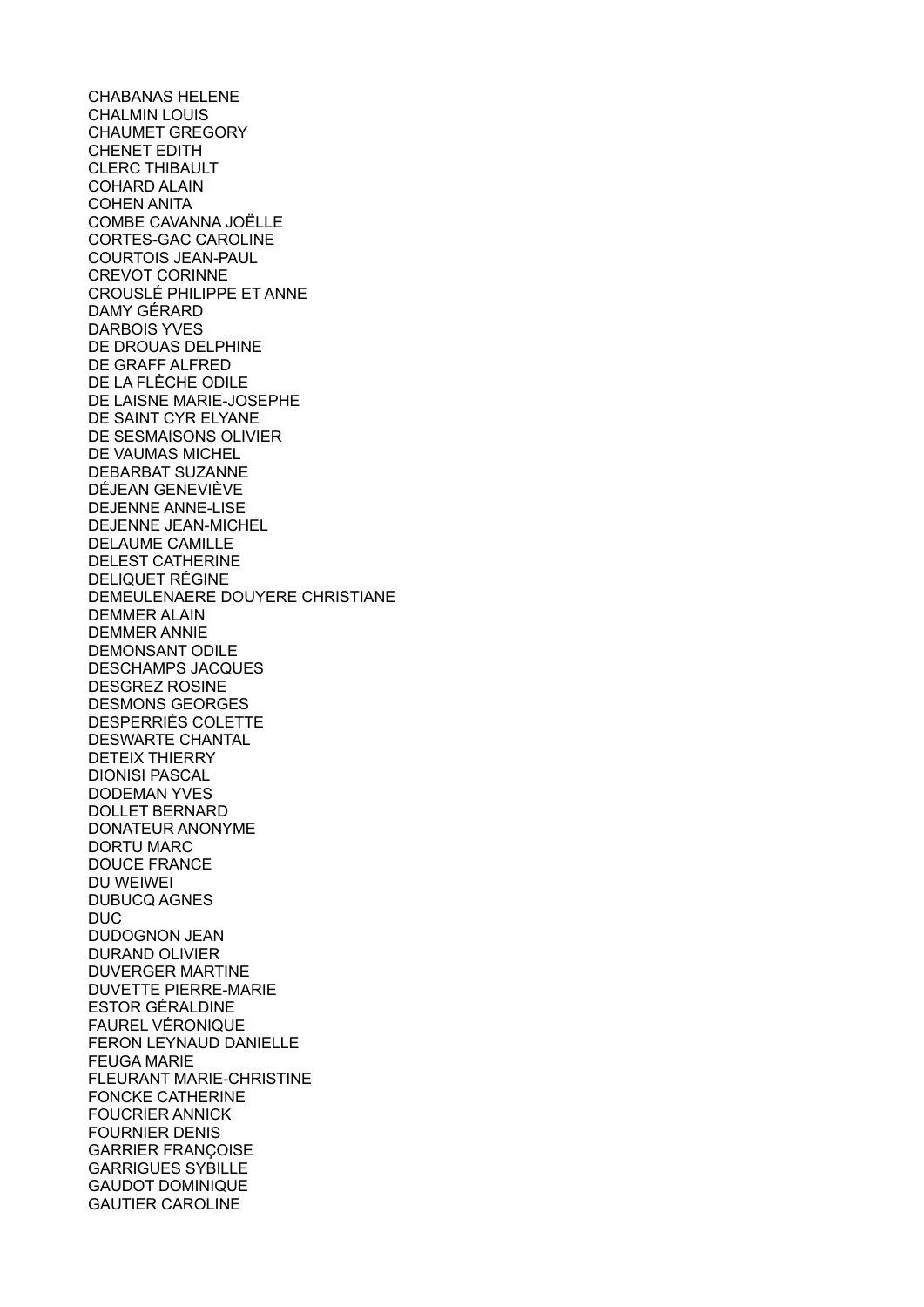**GENEL ALAIN** GERARDIN ARNAUD GIMENEZ MIREILLE GIRAULT ALAIN GIRAULT ANNE GIRAULT DIDIER GIRAULT REMI GLENAT COLETTE GOBÉ RAYMOND ET MARIELLE GOBERT DOMINIQUE GOTLIB ROLAND GOUFFIER CORENTIN GOUYET MARIE-FRANÇOISE GRO HOEG GRUSELLE JEAN-CLAUDE GUEST DOMINIQUE GUILLAUME CÉCILE GUINDOLLET FRANÇOISE HAENTJENS ANNE-CÉCILE HARITCHELHAR JOSETTE HASSANI KARIM HERSENT CLAUDE HERVIER CHRISTIANE HIBLE PATRICK HILLAIRE MIREILLE HOUSIEAUX MARIE-LOUISE HOUSIEAUX PIERRE HUGUET MYRIAM ICHAC JOELLE INGRAIN PATRICK JAKOBOWICZ DAVID JAQUET JEAN-PIERRE JOUHET-GIRAULT BEATRICE KABBACH NADIA KERMABON NOÉMIE KROP RAYMONDE **LABARTETTE** LABRECHE CYRILLE LAGOGUEY MICHEL LAGOGUEY MICHEL LAISNE MARIE JOSEPHE LANG MICHELE LARDENOIS CLAUDINE LAURO MARC LAY MARTINE LEGRAIN NICOLE LEGRAND CLAUDIE LEPRINCE COLETTE LEPRINCE-RINGUET LAURA LETOURNEUR ANNIE LHOMMET MARIE-CLAUDE LIERE MICHEL LUTHI MARIANNE MADESCLAIRE ISABELLE MALEYRAT CLAUDE MALOISEL MARIE-GENEVIÈVE MARIN FRANCOISE MARIOTTE MARS FRANCINE MARTINET JACQUELINE METRAS DANIEL MEURET VERONIQUE MEYER LAURENCE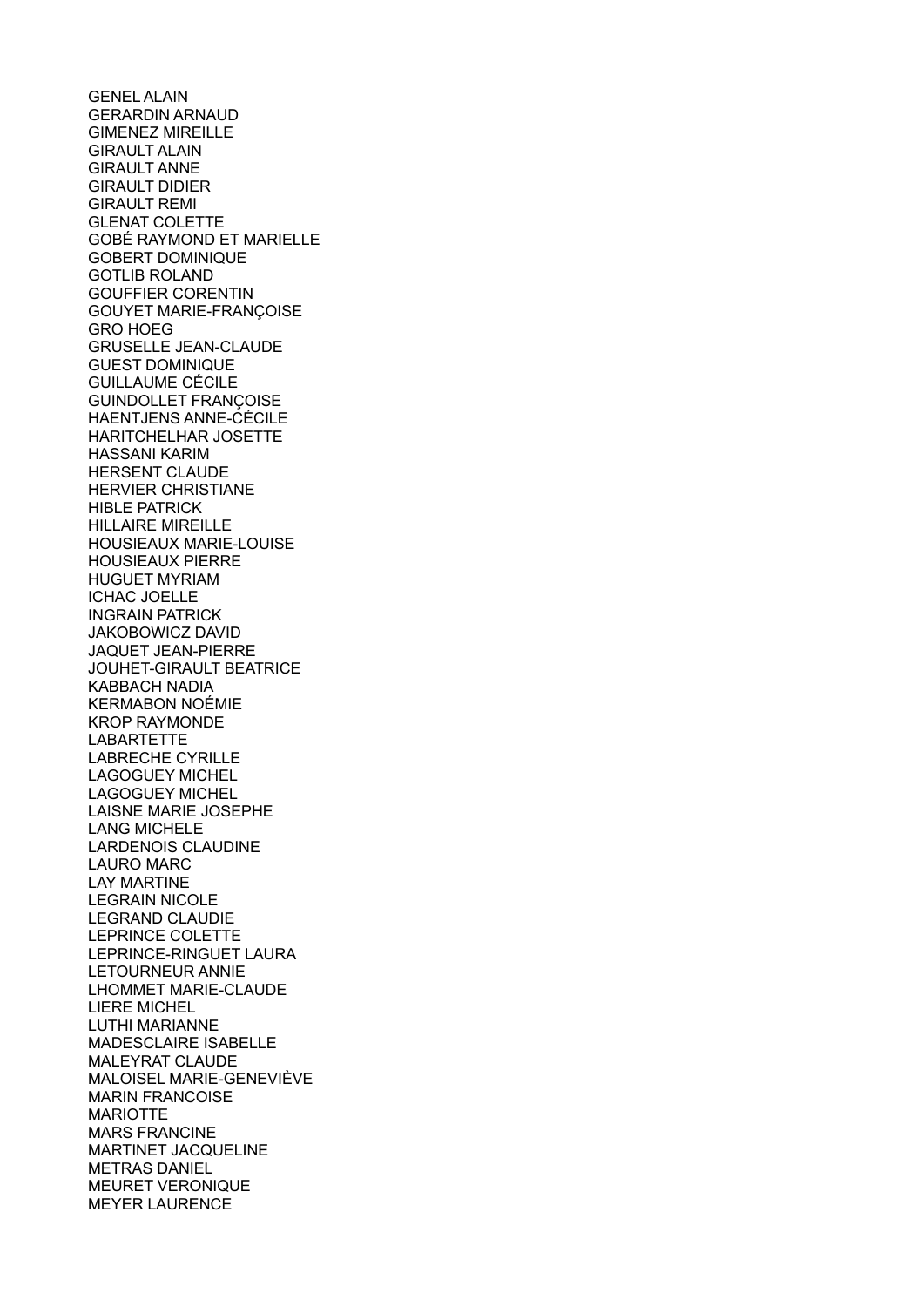MEYER MICHELLE MICCIO ANNIE MICHEL MICHEL MILLANT GARLONE MONROE DONALD MORAIN JEANNE MOSBAH CHRISTIAN MOSSER FRANÇOISE MOSSOT JACQUES MOUILLESAUX DENISE MOUROT KARINE MOYEN DOMINIQUE NAUDIN GINETTE NEURANTER JEAN-FRANÇOIS NOEL YVES OBEL GILBERT ODDOS CHRISTIAN OLSON PETER OZANAM AGNÈS PALANQUE ANNE MARIE PELLETIER ALEXANDRE PELLOIS ANDRÉ PELSENEER MONIQUE PERESSINI CHRISTINE PEUSCET OLIVIER PEYRAUD UGO PICARD DANIEL PIEDBOIS CHRISTINE PINOT NICOLE PIOT MARIE MARTINE POMERANC DANIEL PONCEAU BAPTISTE POUYAT DOMINIQUE PREVOST DANIÈLE PROUST MICHELLE QUENTON BRIGITTE RAGUET ALEXIS RANQUE AXEL RATON HUGUETTE RAUSCH DANIEL RAYNAL CHRISTINE RAYNAL CHRISTINE RENARD GONZAGUE RENOUS MICHÈLE RICHARD HELENE RICHEBOURG JOSÉ RICOT JEAN-LOUIS RONGIER HENRI ROUAULT CATHERINE ROUSSEAU ALAIN ROUSSEAU JEAN-PAUL ROUSSELOT GERALDINE ROUTIER CATHERINE SABATIER ANNIE SAUTEL MICHEL SCHMIDT NICOLAS SCHOONHEERE XAVIER SCHREINER MONIQUE SOREL- LIEBESMANN CLAUDE STROM - FOGELSTROM ANDERS MARIANNE TARDIVO DANIÈLE TARLE PHILIPPE TAURAND OLIVIER